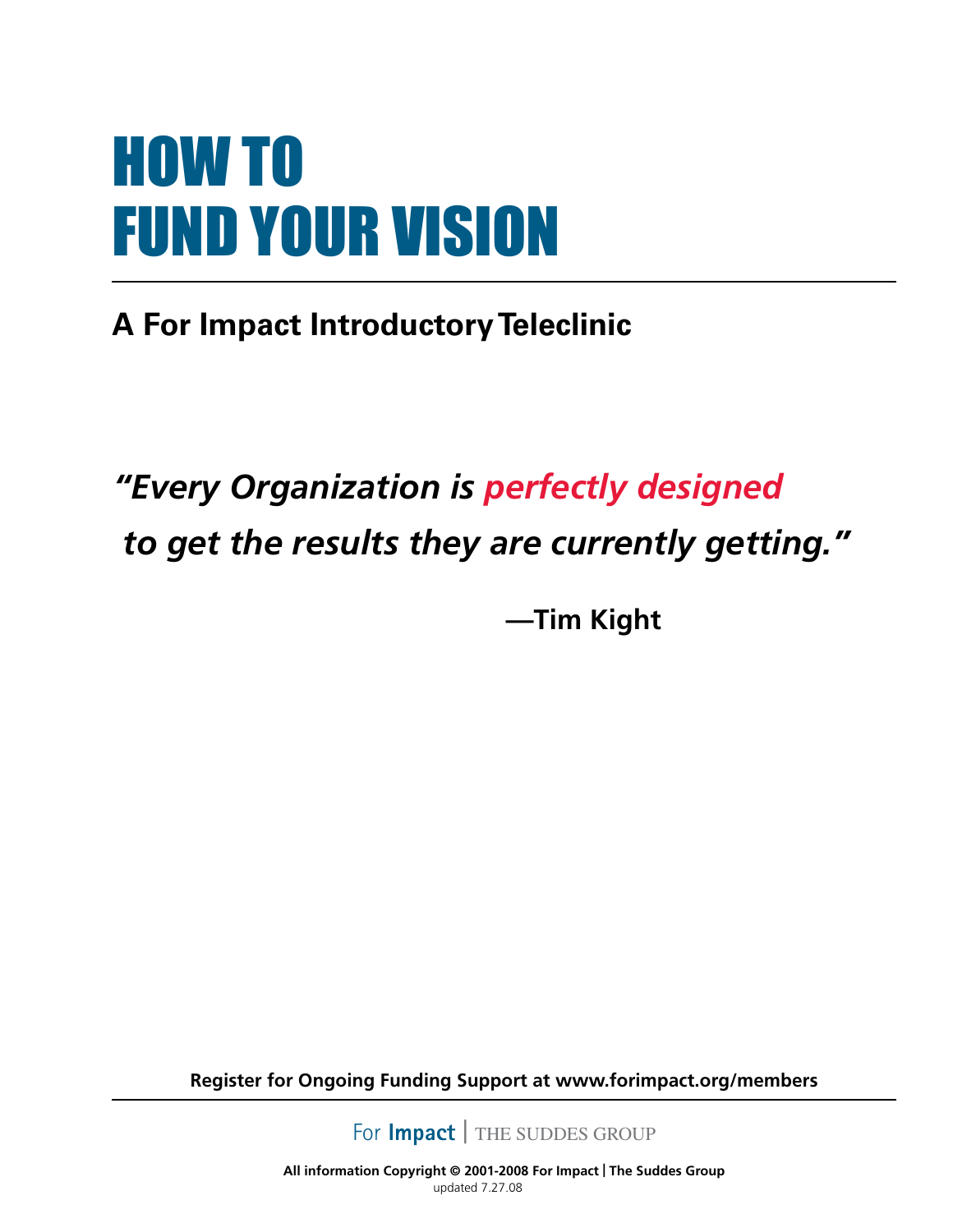## **For Impact Point Of View**



### Insight No. 1 Change the way you Think

STOP defining yourself in the NEGATIVE!



#### Insight No. 2 IMPACT DRIVES INCOME

The size and scope of your IMPACT determines the size and scope of your **INCOME!** 



Insight No. 3 **JUST ASK!** 

(Just don't ask for money!)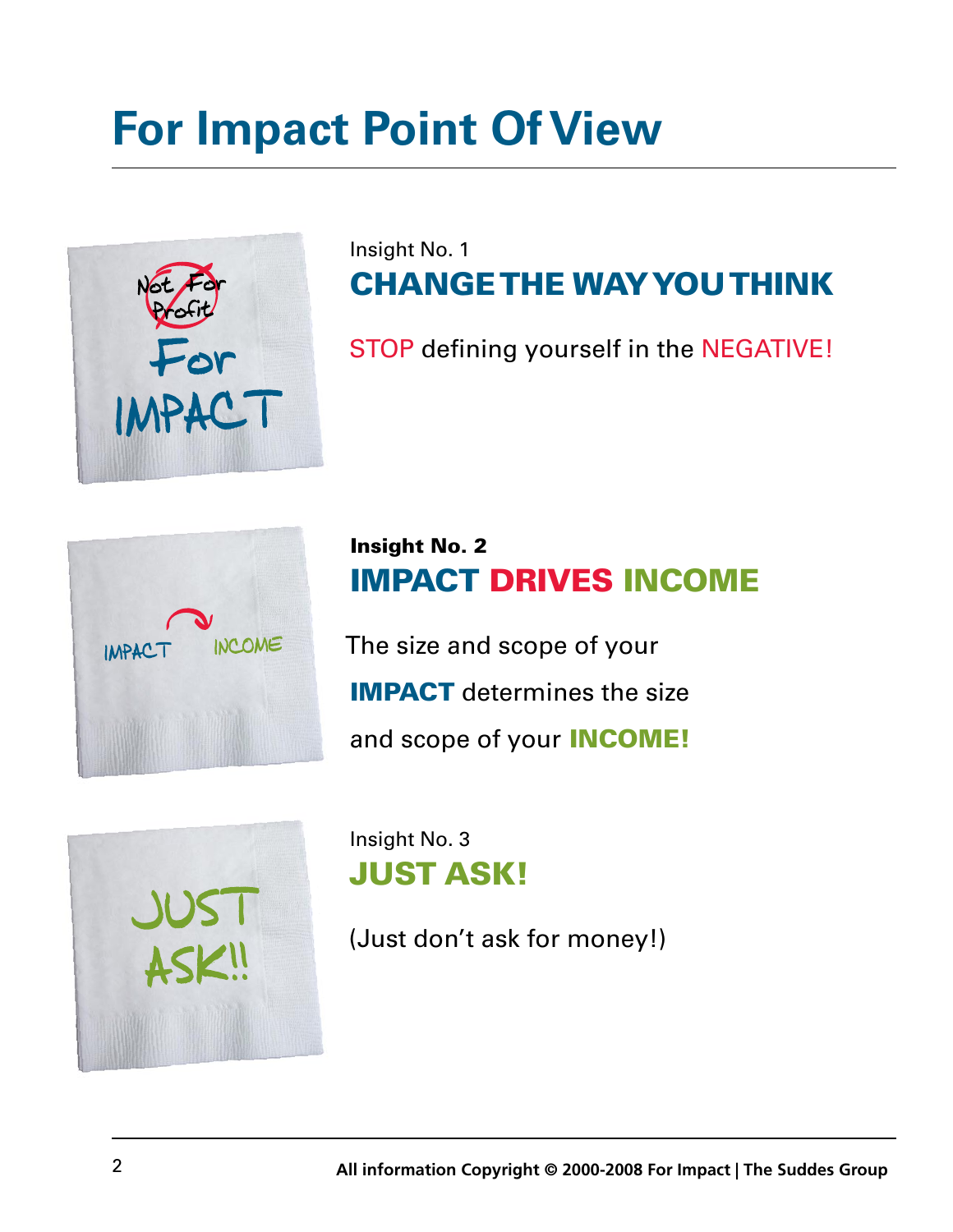## **POV Guiding Principles**

1. Change your vocabulary.

#### 2. Think BIG.

3. Build simple.

4. Act NOW.

5. Build Talent 'n Teams.

6. Focus on Relationships.

#### 7. Do the Math.

- 8. Commit to Sales.
- 9. Just ASK!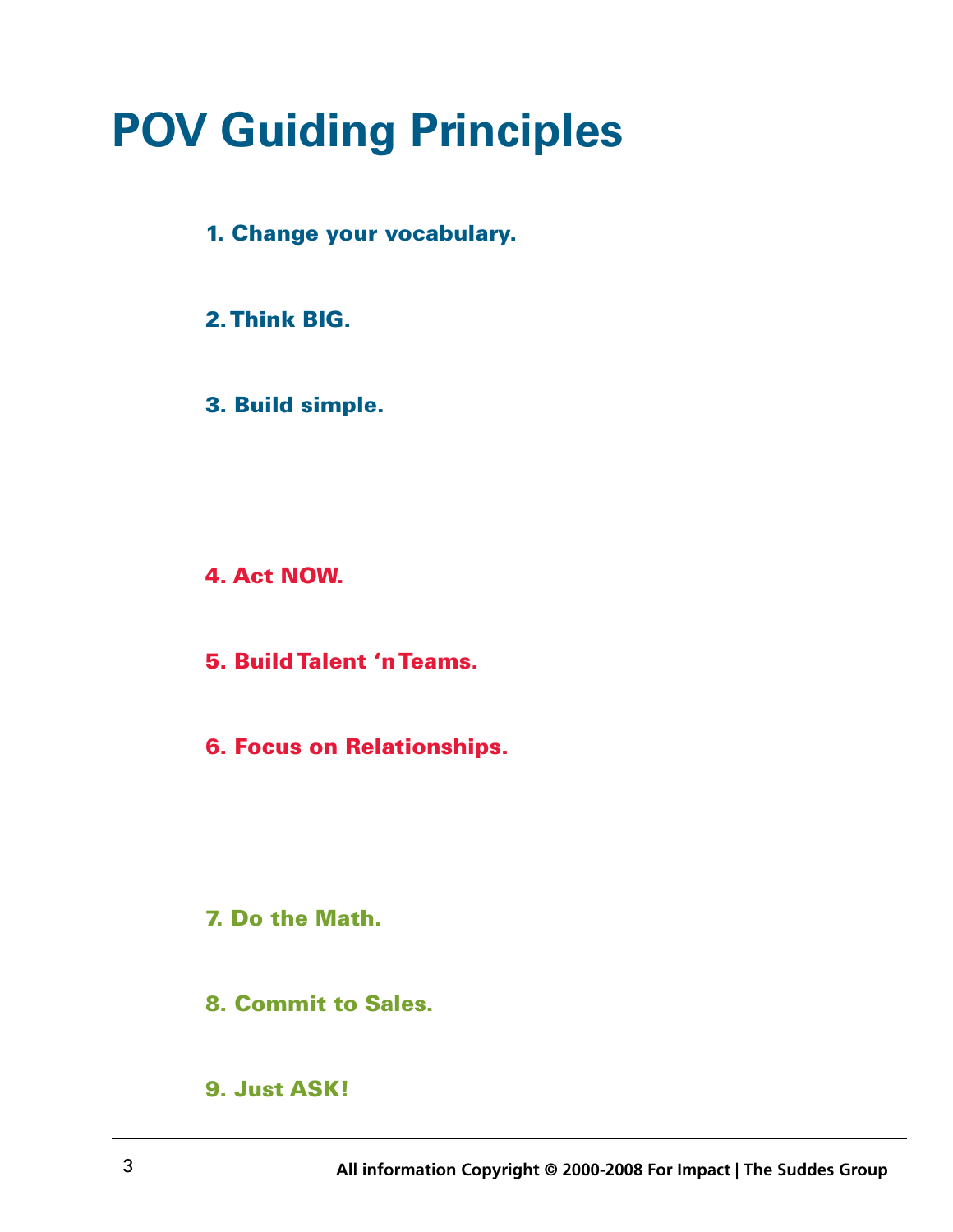### **#1 Change Your Vocabulary**

*"WORDS ARE IMPORTANT"*

—Tom Peters

| <b>OLD WORDS</b>         | <b>NEW WORDS</b>  |
|--------------------------|-------------------|
| <b>NOT FOR PROFIT</b>    | <b>FOR IMPACT</b> |
| <b>CHARITY</b>           |                   |
| <b>MISSION STATEMENT</b> |                   |
| <b>SURVIVAL</b>          |                   |
| <b>INFORM</b>            |                   |
| <b>ON THE BOARD</b>      |                   |
| <b>COMPETITION</b>       |                   |
| <b>DONOR (DONATION)</b>  |                   |
| <b>CAMPAIGNS</b>         |                   |
| "WARM FUZZIES"           |                   |
| <b>CULTIVATION</b>       |                   |
| <b>TRANSACTIONS</b>      |                   |
| <b>APPOINTMENTS</b>      |                   |
| <b>ASK FOR MONEY</b>     |                   |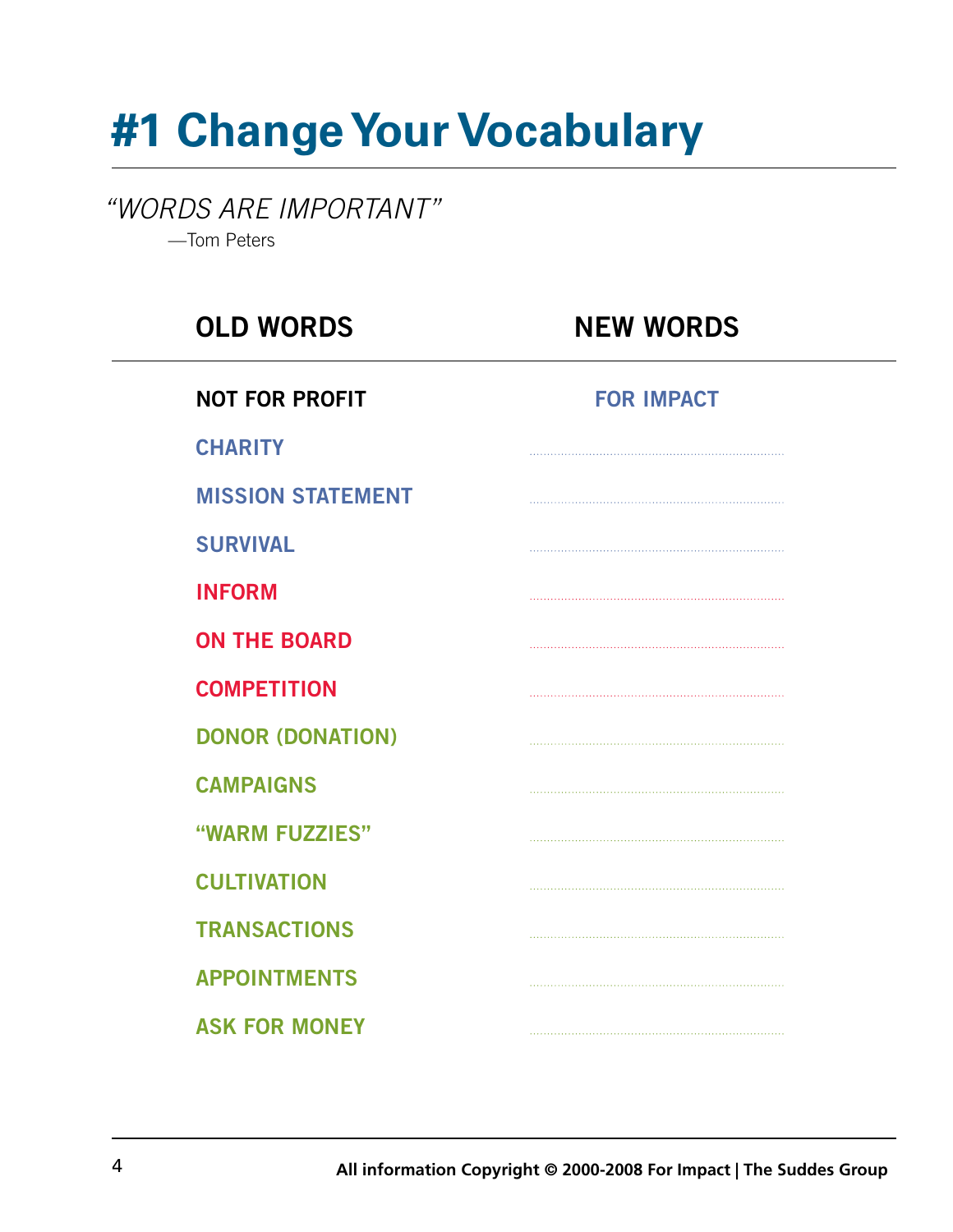### **#3 Build Simple**

Vision Card - Front



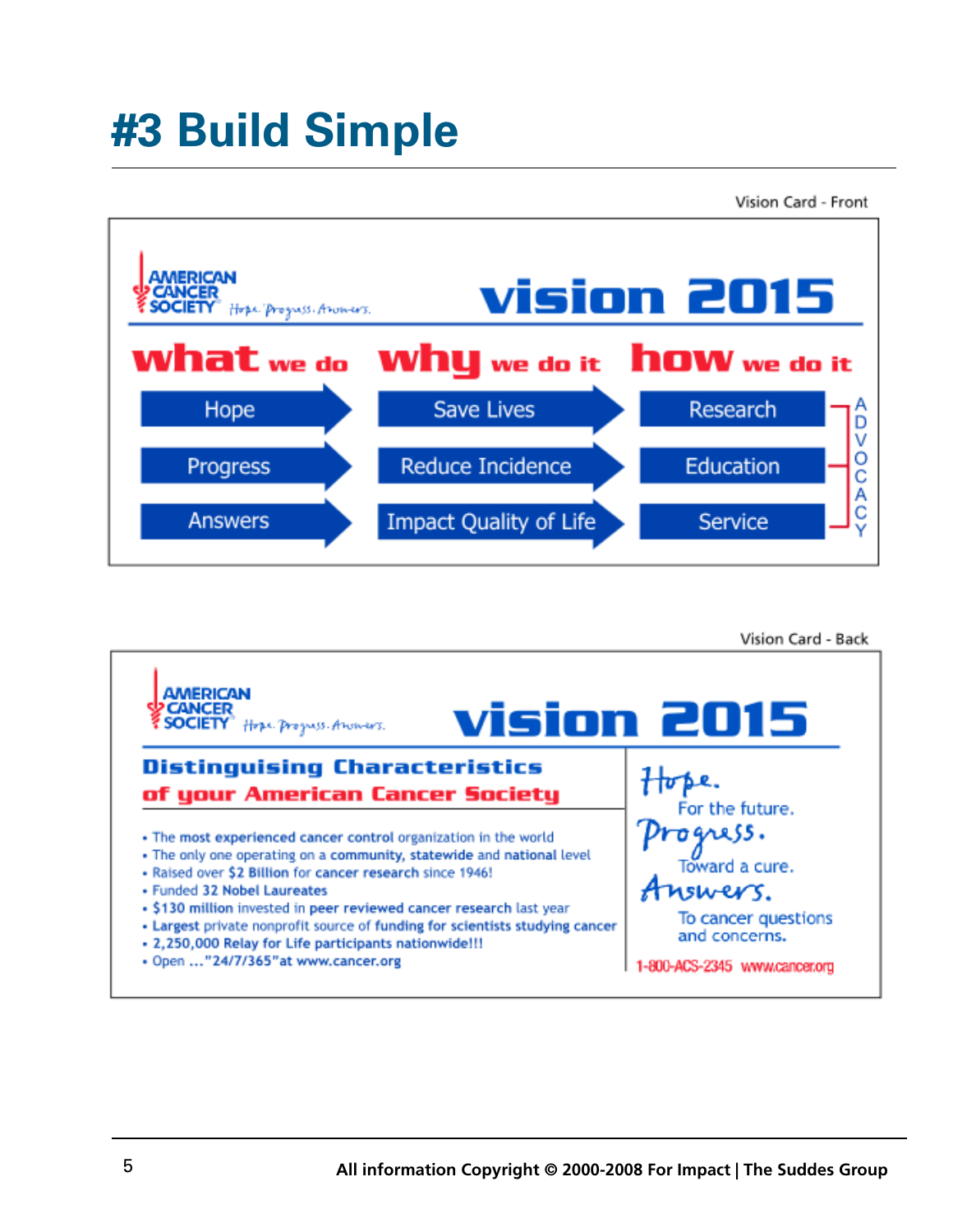## **Traditional Development Office**



*"EVERY organization needs to ABANDON almost EVERYTHING it does."* Peter Drucker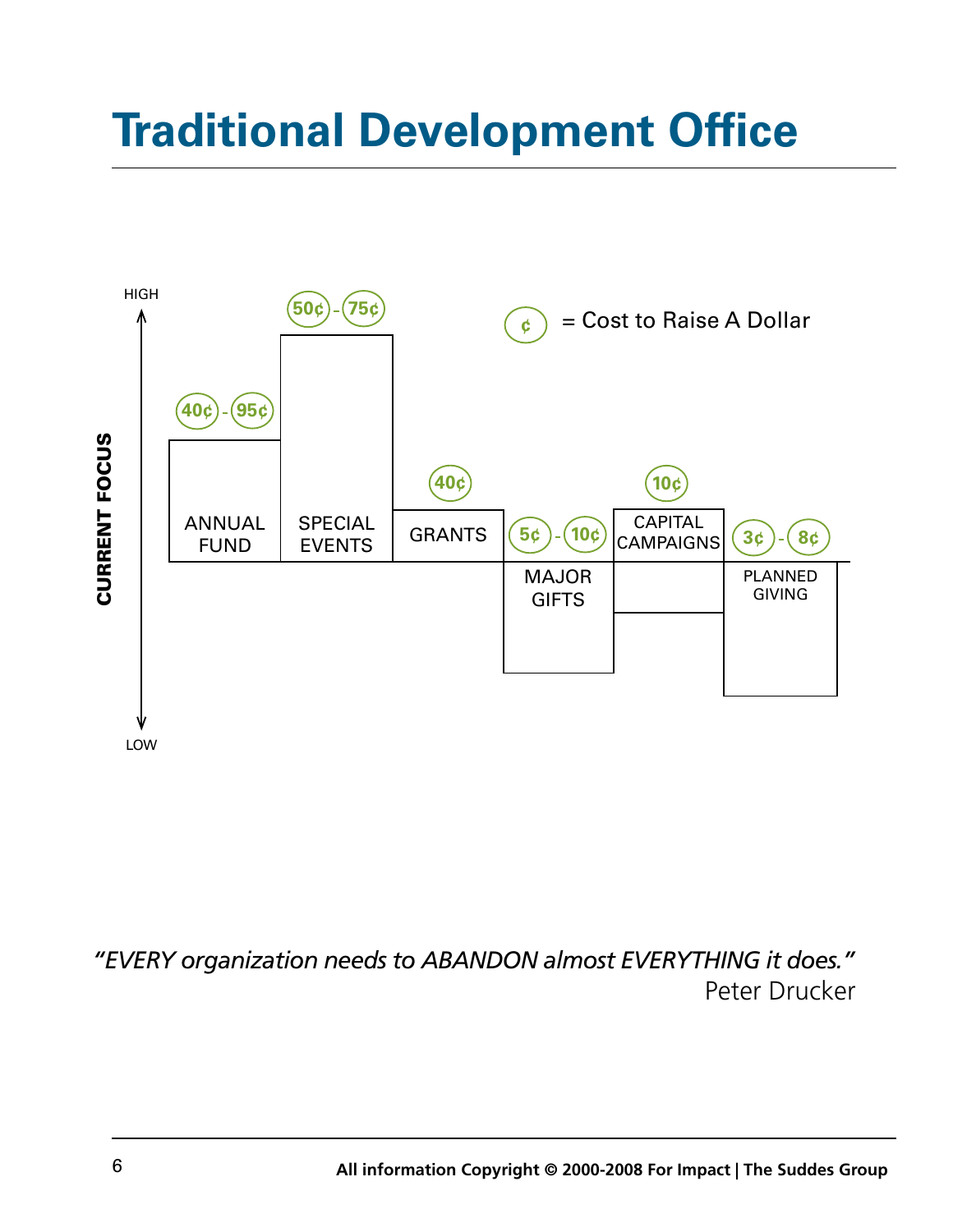## **#6 Focus On Relationships**

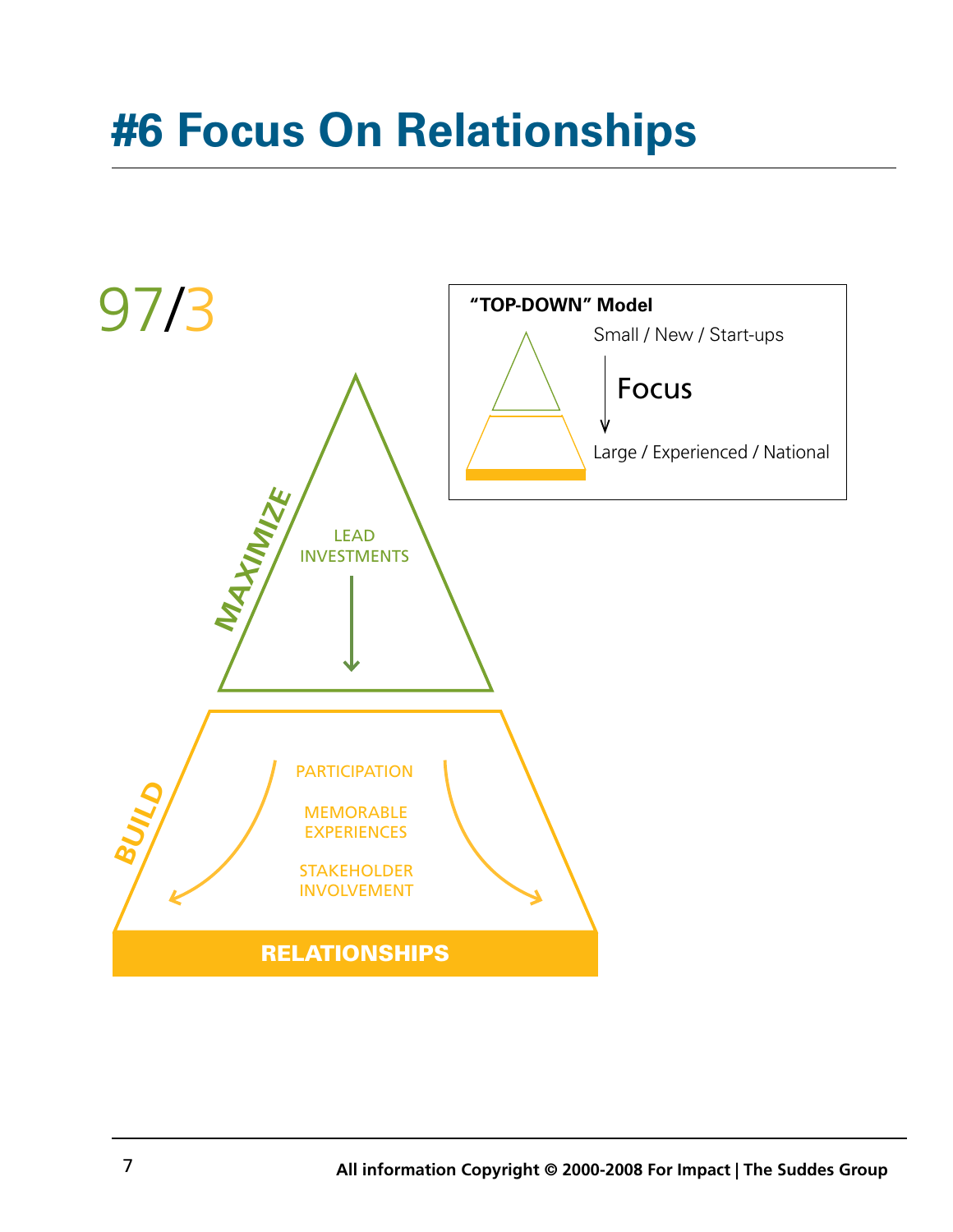

Success is directly proportional to the number of times that you

#### **SHARE THE STORY and PRESENT THE OPPORTUNITY**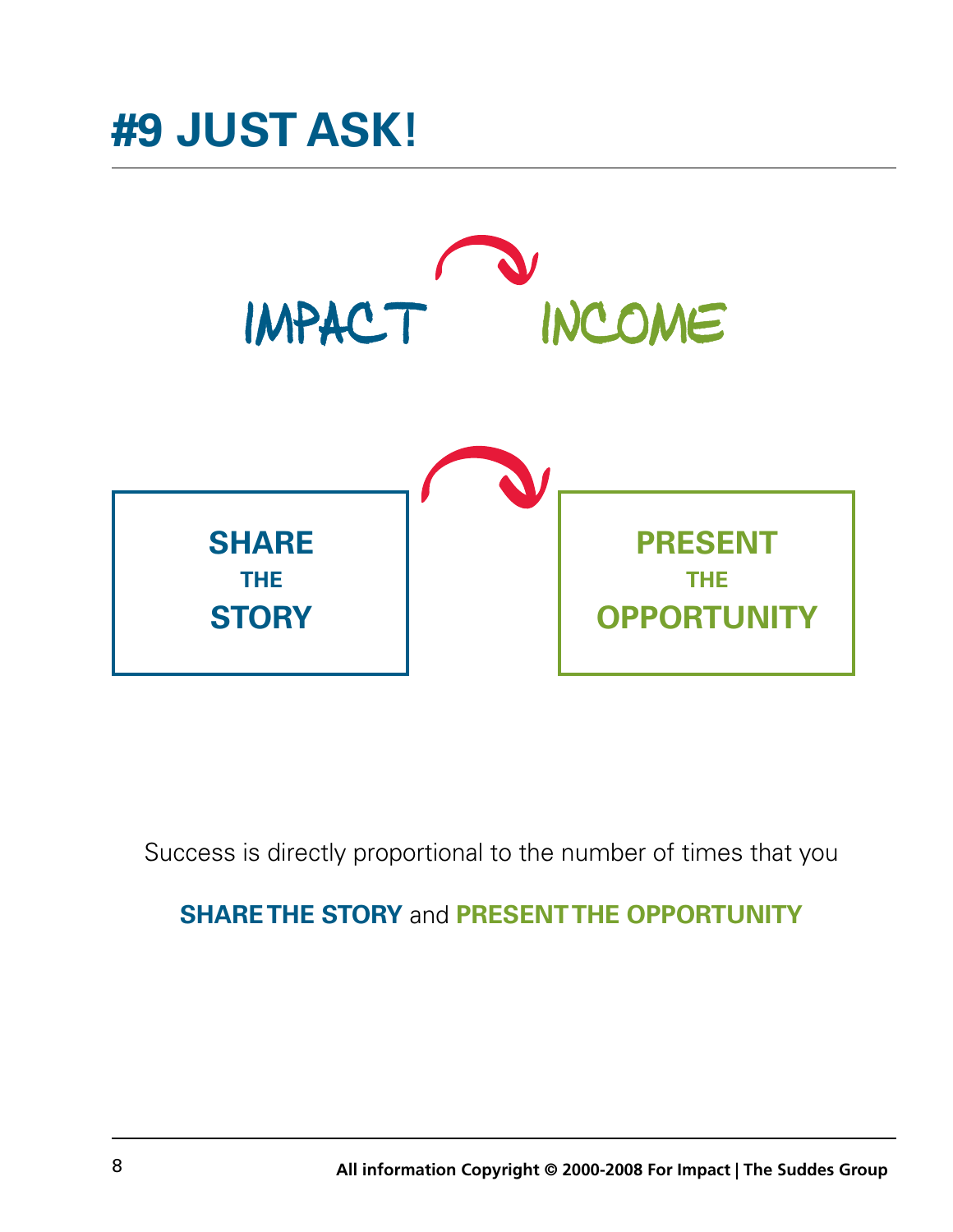## **POV Implications**

*"Every Organization is perfectly designed to get the results they are currently getting."*

 *—Tim Kight*

| <b>OLD DESIGN</b>                                                 | <b>NEW DESIGN</b>                                                                    |
|-------------------------------------------------------------------|--------------------------------------------------------------------------------------|
| Feasibility Studies – The Consensus Building                      |                                                                                      |
| Building Campaigns/ – The Big Picture<br>Capital Campaigns        |                                                                                      |
|                                                                   | Volunteer Solicitation (Peer-to-Peer) —————> Professional Presentations (Sales Team) |
| Bottom - Up ————————————————> Top-Down                            |                                                                                      |
| Charitable Requests – <b>Example 2 Philanthropic Partnerships</b> |                                                                                      |
| Cultivation & Stewardship - Maximize Relationships, NOW           |                                                                                      |